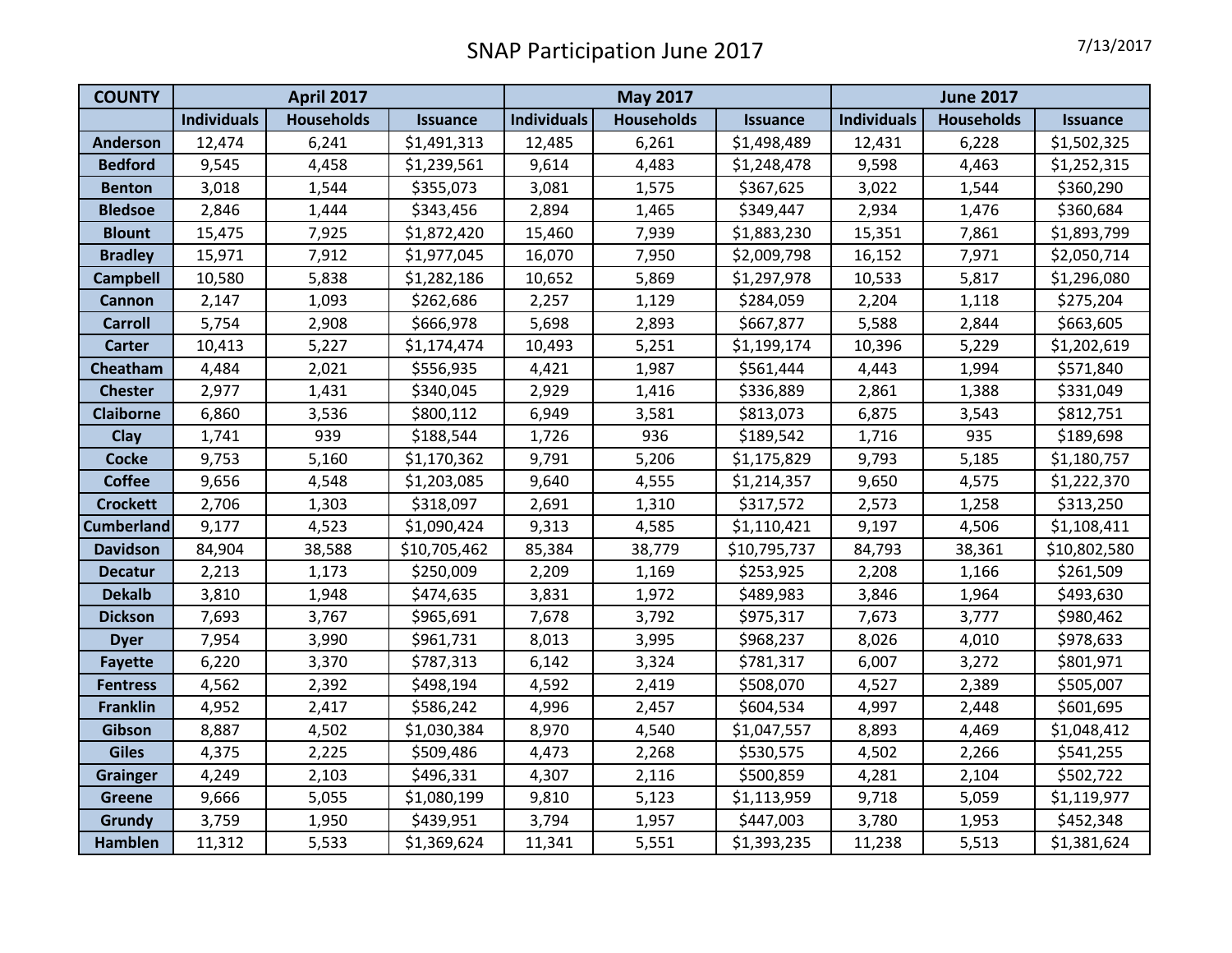|                   | <b>April 2017</b>  |                   |                 | <b>May 2017</b>    |                   |                 | <b>June 2017</b>   |                   |                 |
|-------------------|--------------------|-------------------|-----------------|--------------------|-------------------|-----------------|--------------------|-------------------|-----------------|
| <b>COUNTY</b>     | <b>Individuals</b> | <b>Households</b> | <b>Issuance</b> | <b>Individuals</b> | <b>Households</b> | <b>Issuance</b> | <b>Individuals</b> | <b>Households</b> | <b>Issuance</b> |
| <b>Hamilton</b>   | 50,942             | 26,239            | \$6,551,553     | 51,656             | 26,567            | \$6,696,504     | 51,505             | 26,507            | \$6,718,362     |
| <b>Hancock</b>    | 2,466              | 1,317             | \$284,517       | 2,524              | 1,333             | \$289,948       | 2,524              | 1,333             | \$293,363       |
| Hardeman          | 5,505              | 2,853             | \$662,231       | 5,446              | 2,828             | \$659,041       | 5,287              | 2,755             | \$635,095       |
| <b>Hardin</b>     | 5,684              | 3,009             | \$662,464       | 5,798              | 3,056             | \$682,452       | 5,698              | 3,027             | \$676,963       |
| <b>Hawkins</b>    | 10,916             | 5,354             | \$1,255,577     | 10,930             | 5,382             | \$1,264,780     | 10,878             | 5,341             | \$1,262,842     |
| Haywood           | 4,549              | 2,469             | \$537,306       | 4,611              | 2,514             | \$552,292       | 4,548              | 2,478             | \$544,625       |
| Henderson         | 5,748              | 2,973             | \$665,793       | 5,727              | 2,957             | \$670,006       | 5,709              | 2,951             | \$674,784       |
| <b>Henry</b>      | 6,450              | 3,215             | \$779,525       | 6,544              | 3,257             | \$799,543       | 6,528              | 3,228             | \$799,137       |
| <b>Hickman</b>    | 4,795              | 2,323             | \$583,265       | 4,731              | 2,299             | \$575,346       | 4,827              | 2,330             | \$593,115       |
| <b>Houston</b>    | 1,363              | 638               | \$160,878       | 1,403              | 647               | \$166,668       | 1,377              | 646               | \$167,103       |
| <b>Humphreys</b>  | 2,909              | 1,393             | \$355,337       | 2,933              | 1,410             | \$361,758       | 2,906              | 1,387             | \$354,810       |
| <b>Jackson</b>    | 2,351              | 1,267             | \$278,126       | 2,338              | 1,275             | \$284,530       | 2,310              | 1,251             | \$276,675       |
| <b>Jefferson</b>  | 8,377              | 4,066             | \$984,924       | 8,336              | 4,072             | \$986,628       | 8,192              | 4,008             | \$975,115       |
| Johnson           | 3,635              | 2,034             | \$415,740       | 3,665              | 2,057             | \$431,078       | 3,668              | 2,065             | \$428,321       |
| <b>Knox</b>       | 51,932             | 25,904            | \$6,269,259     | 52,314             | 26,049            | \$6,367,099     | 52,389             | 26,105            | \$6,445,272     |
| Lake              | 1,919              | 1,067             | \$231,275       | 1,986              | 1,088             | \$242,927       | 1,960              | 1,074             | \$240,197       |
| Lauderdale        | 6,412              | 3,245             | \$775,776       | 6,393              | 3,235             | \$778,920       | 6,272              | 3,183             | \$773,238       |
| <b>Lawrence</b>   | 6,965              | 3,389             | \$797,863       | 6,961              | 3,397             | \$797,870       | 6,839              | 3,365             | \$794,310       |
| <b>Lewis</b>      | 2,012              | 1,031             | \$229,900       | 2,035              | 1,030             | \$231,682       | 1,995              | 1,018             | \$229,104       |
| Lincoln           | 4,943              | 2,356             | \$590,459       | 5,026              | 2,374             | \$600,811       | 5,051              | 2,392             | \$607,054       |
| Loudon            | 5,526              | 2,595             | \$658,544       | 5,543              | 2,612             | \$665,224       | 5,436              | 2,572             | \$664,631       |
| <b>Macon</b>      | 5,304              | 2,507             | \$628,720       | 5,366              | 2,514             | \$651,376       | 5,347              | 2,509             | \$645,077       |
| <b>Madison</b>    | 16,891             | 8,375             | \$2,029,884     | 17,201             | 8,552             | \$2,110,168     | 17,141             | 8,508             | \$2,125,116     |
| <b>Marion</b>     | 5,301              | 2,685             | \$659,066       | 5,285              | 2,693             | \$670,613       | 5,296              | 2,678             | \$665,150       |
| <b>Marshall</b>   | 4,285              | 2,015             | \$515,077       | 4,260              | 2,011             | \$515,572       | 4,259              | 1,997             | \$512,132       |
| <b>Maury</b>      | 11,094             | 5,375             | \$1,352,258     | 11,227             | 5,414             | \$1,390,621     | 11,313             | 5,454             | \$1,407,341     |
| <b>Meigs</b>      | 2,557              | 1,285             | \$316,741       | 2,577              | 1,283             | \$319,424       | 2,625              | 1,320             | \$332,913       |
| <b>Monroe</b>     | 8,722              | 4,247             | \$1,018,666     | 8,711              | 4,243             | \$1,023,058     | 8,746              | 4,247             | \$1,029,375     |
| <b>Montgomery</b> | 22,622             | 10,247            | \$2,842,515     | 23,126             | 10,509            | \$2,926,271     | 23,120             | 10,472            | \$2,933,886     |
| <b>Moore</b>      | 507                | 226               | \$59,425        | 484                | 224               | \$56,128        | 504                | 223               | \$56,598        |
| <b>Morgan</b>     | 4,410              | 2,187             | \$532,600       | 4,476              | 2,209             | \$544,348       | 4,476              | 2,212             | \$547,821       |
| <b>McMinn</b>     | 8,992              | 4,475             | \$1,104,955     | 9,118              | 4,518             | \$1,131,325     | 9,106              | 4,518             | \$1,148,392     |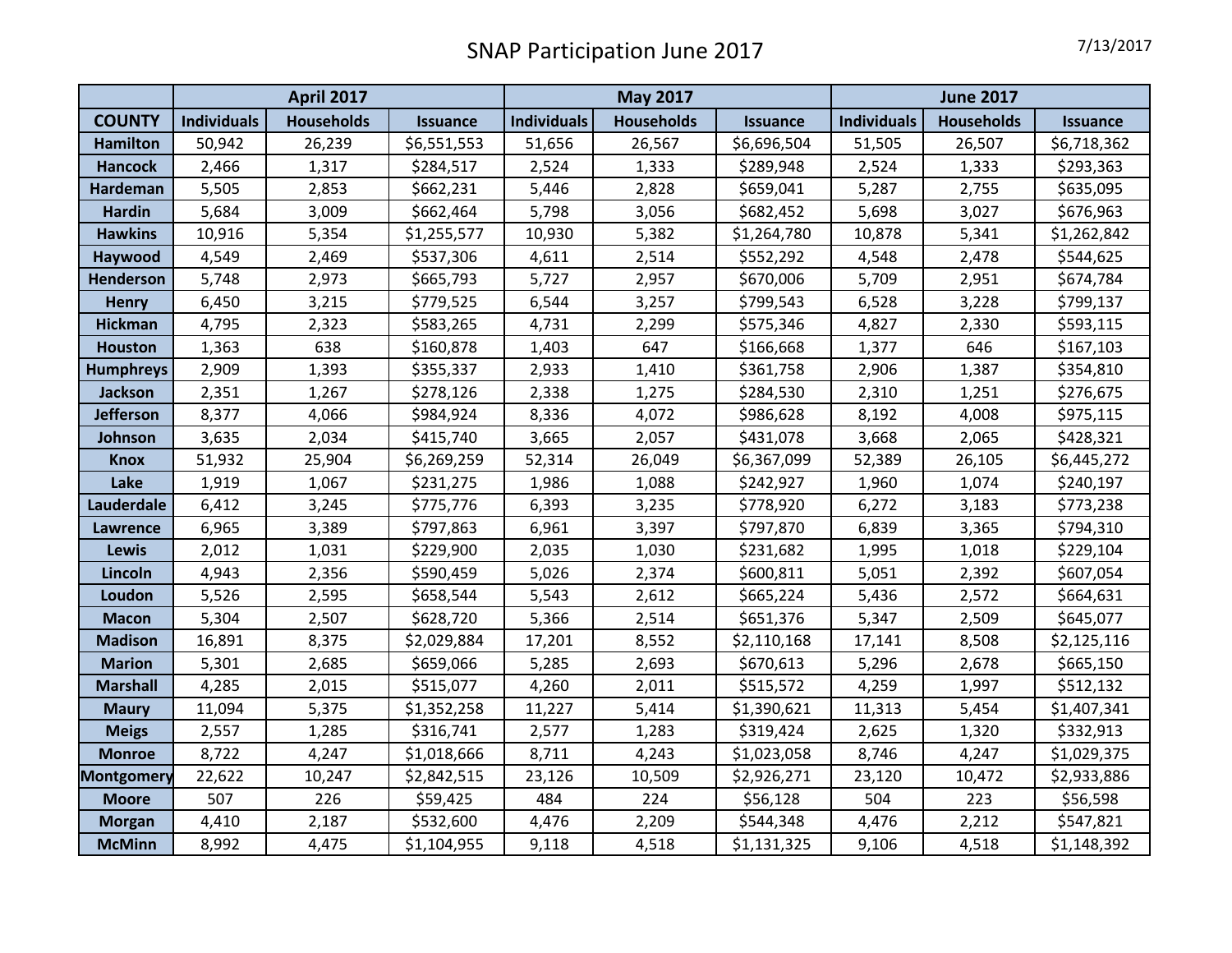| <b>COUNTY</b>     | <b>April 2017</b>  |                   |                 | <b>May 2017</b>    |                   |                 | <b>June 2017</b>   |                   |                 |
|-------------------|--------------------|-------------------|-----------------|--------------------|-------------------|-----------------|--------------------|-------------------|-----------------|
|                   | <b>Individuals</b> | <b>Households</b> | <b>Issuance</b> | <b>Individuals</b> | <b>Households</b> | <b>Issuance</b> | <b>Individuals</b> | <b>Households</b> | <b>Issuance</b> |
| <b>McNairy</b>    | 5,612              | 2,915             | \$648,866       | 5,567              | 2,904             | \$654,420       | 5,416              | 2,828             | \$631,614       |
| <b>Obion</b>      | 6,205              | 3,174             | \$735,188       | 6,231              | 3,171             | \$750,417       | 6,075              | 3,097             | \$717,232       |
| <b>Overton</b>    | 3,639              | 1,918             | \$413,057       | 3,675              | 1,930             | \$418,271       | 3,632              | 1,901             | \$414,931       |
| <b>Perry</b>      | 1,543              | 756               | \$180,510       | 1,547              | 767               | \$183,041       | 1,574              | 770               | \$187,645       |
| <b>Pickett</b>    | 847                | 441               | \$89,700        | 814                | 431               | \$87,119        | 832                | 436               | \$90,627        |
| <b>Polk</b>       | 2,871              | 1,419             | \$330,978       | 2,881              | 1,422             | \$338,032       | 2,874              | 1,426             | \$343,047       |
| Putnam            | 10,983             | 5,507             | \$1,340,509     | 11,154             | 5,595             | \$1,377,580     | 11,118             | 5,584             | \$1,387,188     |
| Rhea              | 6,961              | 3,406             | \$857,732       | 7,093              | 3,449             | \$874,414       | 7,080              | 3,443             | \$883,682       |
| Roane             | 8,294              | 4,181             | \$990,508       | 8,461              | 4,262             | \$1,014,219     | 8,394              | 4,226             | \$1,005,952     |
| Robertson         | 8,786              | 4,155             | \$1,117,102     | 8,844              | 4,174             | \$1,131,939     | 8,680              | 4,007             | \$1,112,894     |
| <b>Rutherford</b> | 28,026             | 12,259            | \$3,546,770     | 28,235             | 12,311            | \$3,609,988     | 27,989             | 12,196            | \$3,593,811     |
| <b>Scott</b>      | 6,788              | 3,426             | \$791,768       | 6,777              | 3,420             | \$788,261       | 6,810              | 3,432             | \$788,606       |
| Sequatchie        | 3,141              | 1,581             | \$390,865       | 3,136              | 1,578             | \$395,898       | 3,133              | 1,572             | \$391,807       |
| <b>Sevier</b>     | 12,520             | 5,984             | \$1,439,948     | 12,572             | 6,009             | \$1,455,003     | 12,266             | 5,876             | \$1,410,018     |
| <b>Shelby</b>     | 219,970            | 106,877           | \$29,768,584    | 223,347            | 108,613           | \$31,004,993    | 223,612            | 108,679           | \$31,220,161    |
| Smith             | 2,957              | 1,428             | \$364,828       | 2,986              | 1,442             | \$372,858       | 2,978              | 1,424             | \$367,822       |
| <b>Stewart</b>    | 2,051              | 945               | \$230,644       | 2,056              | 949               | \$232,921       | 2,041              | 942               | \$232,337       |
| <b>Sullivan</b>   | 25,510             | 12,870            | \$3,015,677     | 25,709             | 12,980            | \$3,072,743     | 25,658             | 12,925            | \$3,080,219     |
| <b>Sumner</b>     | 16,551             | 7,444             | \$2,044,574     | 16,533             | 7,449             | \$2,063,736     | 16,381             | 7,373             | \$2,061,873     |
| <b>Tipton</b>     | 10,449             | 5,158             | \$1,308,008     | 10,340             | 5,115             | \$1,307,816     | 10,134             | 5,010             | \$1,292,864     |
| <b>Trousdale</b>  | 1,510              | 744               | \$184,189       | 1,496              | 743               | \$186,910       | 1,488              | 745               | \$189,469       |
| <b>Unicoi</b>     | 3,097              | 1,588             | \$349,572       | 3,086              | 1,597             | \$346,881       | 3,070              | 1,590             | \$347,477       |
| <b>Union</b>      | 4,369              | 2,073             | \$507,319       | 4,395              | 2,076             | \$513,239       | 4,416              | 2,093             | \$518,515       |
| <b>Van Buren</b>  | 1,004              | 489               | \$115,498       | 1,009              | 498               | \$115,553       | 1,017              | 498               | \$117,680       |
| <b>Warren</b>     | 7,967              | 3,839             | \$960,634       | 7,899              | 3,815             | \$962,191       | 7,938              | 3,828             | \$978,776       |
| Washington        | 17,639             | 9,408             | \$2,138,989     | 17,850             | 9,564             | \$2,201,600     | 17,718             | 9,509             | \$2,173,051     |
| Wayne             | 2,366              | 1,225             | \$259,742       | 2,340              | 1,221             | \$257,611       | 2,405              | 1,250             | \$271,415       |
| <b>Weakley</b>    | 5,898              | 3,106             | \$691,430       | 6,008              | 3,138             | \$713,569       | 5,778              | 3,027             | \$696,060       |
| White             | 4,936              | 2,419             | \$582,317       | 4,944              | 2,419             | \$585,211       | 4,953              | 2,437             | \$591,905       |
| Williamson        | 4,649              | 2,120             | \$548,286       | 4,677              | 2,135             | \$559,255       | 4,624              | 2,108             | \$561,807       |
| <b>Wilson</b>     | 10,342             | 4,893             | \$1,314,032     | 10,326             | 4,879             | \$1,327,450     | 10,206             | 4,817             | \$1,320,702     |